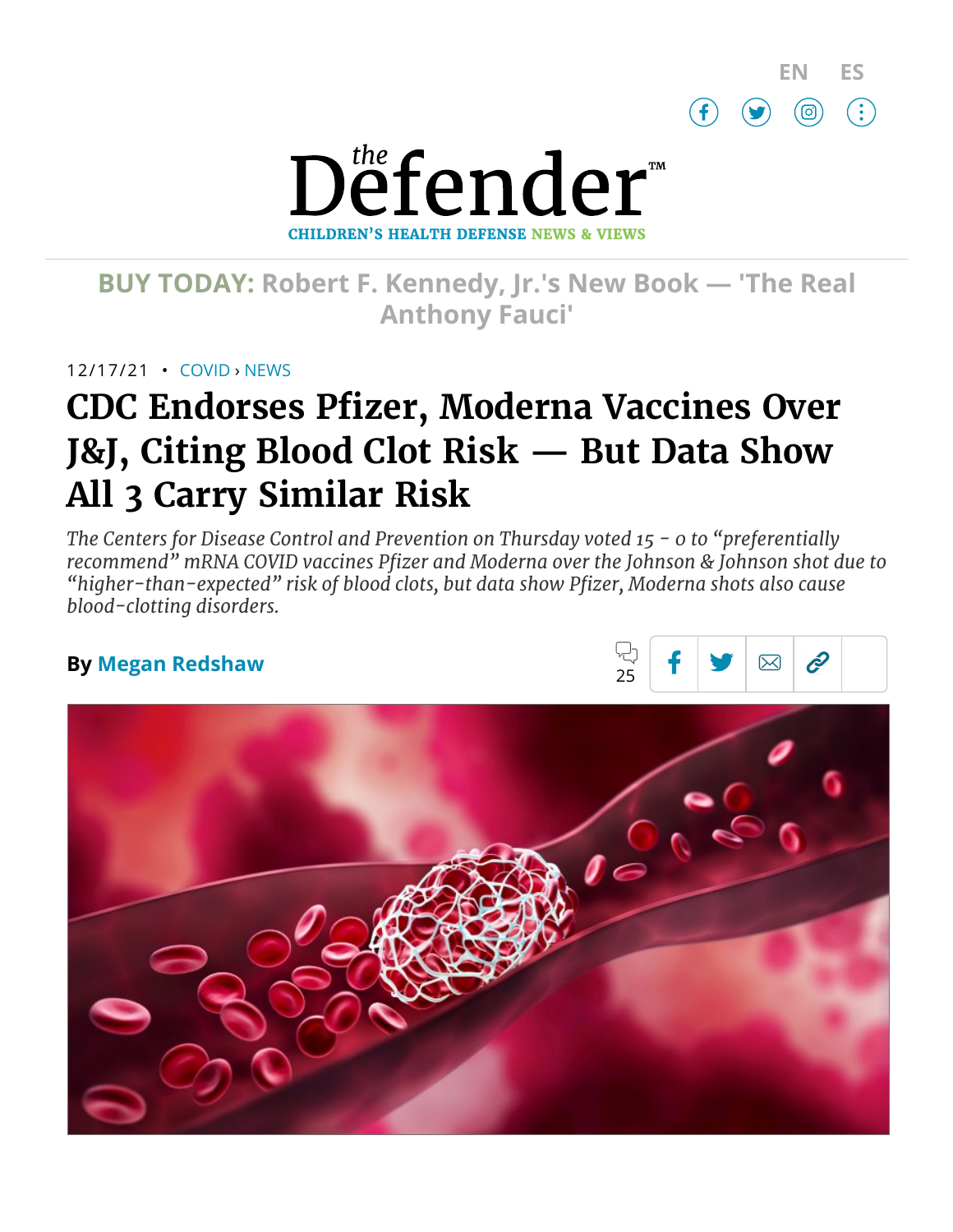#### *Miss a day, miss a lot. Subscribe to [The Defender's](https://childrenshealthdefense.org/about-us/sign-up/?utm_source=top_of_article&utm_medium=the_defender&utm_campaign=sign_ups) Top News of the Day. It's free.*

An advisory panel to the Centers for Disease Control and Prevention (CDC) on Thursday [voted](https://www.cdc.gov/vaccines/acip/meetings/index.html) 15 – 0 to "preferentially recommend" mRNA COVID vaccines Pfizer and Moderna over the Johnson & Johnson (J&J) shot for adults 18 years and older.

The [recommendation](https://www.wsj.com/articles/cdc-advisers-review-blood-clotting-risk-associated-with-j-js-covid-19-vaccine-11639662363) came after the agency's advisory panel said the rate of rare blood-clotting disorders following the J&J vaccine was higher than expected. The CDC [signed off](https://www.cdc.gov/media/releases/2021/s1216-covid-19-vaccines.html) on the panel's updated guidance late Thursday.

The Advisory Committee on Immunization and Practices (ACIP) effectively discouraged vaccine providers and adults from using the J&J's shot — marking the first time the panel [expressed a](https://www.medpagetoday.com/infectiousdisease/covid19vaccine/96244?xid=NL_breakingnewsalert_2021-12-16&eun=g1346736d0r&utm_source=Sailthru&utm_medium=email&utm_campaign=JJacipAlert_121621&utm_term=NL_Daily_Breaking_News_Active) preference for a specific type of COVID [vaccine](https://childrenshealthdefense.org/defender_category/covid/).

The panel stopped short of recommending the vaccine be pulled from the market. J&J's vaccine will remain an option for people who are "unable or [unwilling"](https://www.nytimes.com/live/2021/12/16/world/covid-omicron-vaccines/cdc-johnson-vaccine-blood-clot) to receive mRNA vaccines, The New York Times reported.

The ACIP said the interim recommendation applies to J&J's primary series vaccine doses and its booster dose.

Panel members [requested](https://www.medpagetoday.com/infectiousdisease/covid19vaccine/96244?xid=NL_breakingnewsalert_2021-12-16&eun=g1346736d0r&utm_source=Sailthru&utm_medium=email&utm_campaign=JJacipAlert_121621&utm_term=NL_Daily_Breaking_News_Active) stronger language be used in the guidance, but CDC officials said the strength of the recommendations would be made clear in the clinical considerations.

# **BUY TODAY: Robert F. Kennedy, Jr.'s New Book — 'The [Real Anthony](https://www.amazon.com/Real-Anthony-Fauci-Democracy-Childrens/dp/1510766804) Fauci'**

The panel [reviewed data](https://www.cdc.gov/vaccines/acip/meetings/downloads/slides-2021-12-16/02-COVID-See-508.pdf) from CDC officials on thrombosis with [thrombocytopenia](https://www.hematology.org/covid-19/vaccine-induced-immune-thrombotic-thrombocytopenia) syndrome (TTS), acknowledging 54 cases of the condition among J&J recipients, including nine deaths.

The median age of cases was about 45 but the vaccine-injured ranged in age from 18 to 70.

Thirty-seven cases were in women and more than half (54%) of cases [included cerebral](https://www.hopkinsmedicine.org/health/conditions-and-diseases/cerebral-venous-sinus-thrombosis#:~:text=Cerebral%20venous%20sinus%20thrombosis%20(CVST)%20occurs%20when%20a%20blood%20clot,brain%20tissues%2C%20forming%20a%20hemorrhage.) venous sinus thrombosis (CVST). All cases occurred after the primary vaccine dose.

The median time from vaccination to symptom onset was nine days, and all patients were hospitalized including 36 who were admitted to the ICU.

Rates are higher than previously estimated among both men and women, the CDC's Dr. Isaac See said during the [meeting](https://www.cnn.com/2021/12/16/health/johnson-vaccine-acip-recommendation-mrna-preferred/index.html).

"We've been struck on reviewing these cases by how rapidly a patient deteriorates … to death," See said, noting symptoms always begin within two weeks of getting the vaccine and, on average, within nine days.

See said 39 of the 54 [reported cases](https://www.cnn.com/2021/12/16/health/johnson-vaccine-acip-recommendation-mrna-preferred/index.html) occurred before the CDC and U.S. Food and Drug Administration (FDA) [paused](https://childrenshealthdefense.org/defender/u-s-pauses-johnson-johnson-covid-vaccine/) the vaccine in April to investigate its link to blood clots.

#### **CDC excludes blood clotting disorders from data**

The CDC's COVID-19 Vaccine Task Force said it [excluded](https://www.cdc.gov/vaccines/acip/meetings/downloads/slides-2021-12-16/02-COVID-See-508.pdf) "reports where [the] only [thrombosis](https://www.stroke.org/en/about-stroke/types-of-stroke/ischemic-stroke-clots) is ischemic stroke or myocardial infarction."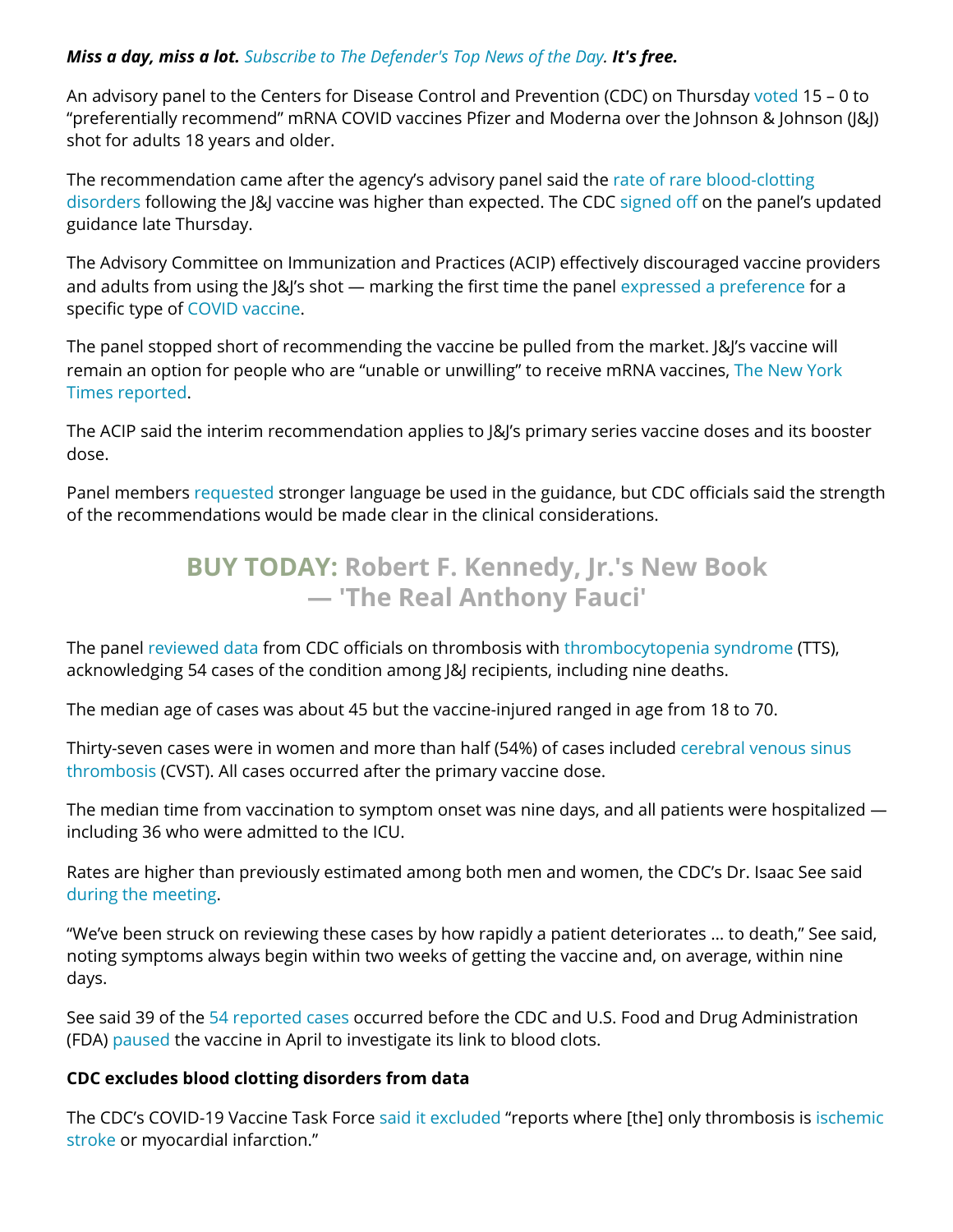The exclusions significantly reduced the number of coagulopathy cases included in the task force's analysis. Coagulopathy [refers](https://study.com/learn/lesson/what-is-coagulopathy.html) to a medical condition characterized by an inability of blood to coagulate, or clot.

According to the CDC [website](https://www.cdc.gov/stroke/types_of_stroke.htm), most strokes (87%) are ischemic strokes. An ischemic stroke occurs when blood flow through the artery that supplies oxygen-rich blood to the brain becomes blocked — a condition often caused by blood clots.

A [myocardial](https://www.cdc.gov/heartdisease/heart_attack.htm) infarction is a heart attack that occurs when the heart muscle doesn't get enough blood due to a blockage  $-$  such as a [blood clot](https://my.clevelandclinic.org/health/diseases/16818-heart-attack-myocardial-infarction)  $-$  in the arteries that supply blood to the heart.

The CDC also [excluded](https://www.cdc.gov/vaccines/acip/meetings/downloads/slides-2021-12-16/02-COVID-See-508.pdf) individuals who had an active case of COVID from the data. The agency did not analyze reports of blood-clotting disorders following mRNA vaccines, [Pfizer](https://childrenshealthdefense.org/defender/fda-75-years-release-pfizer-vaccine-documents/) and [Moderna,](https://childrenshealthdefense.org/defender/bobby-amy-bolin-lung-transplant-dies-moderna-covid-vaccine/) despite warnings by scientists that both vaccines may cause [blood clots](https://childrenshealthdefense.org/defender/pfizer-moderna-vaccines-blood-clots/) and heart [attacks](https://childrenshealthdefense.org/defender/sharyl-attkisson-steven-gundry-pfizer-moderna-vaccines-heart-attack-risk/).

According to the [latest](https://childrenshealthdefense.org/defender/vaers-cdc-covid-vaccine-pfizer-moderna-johnson/) data from the CDC's Vaccine Adverse Event Reporting System, there have been 11,680 [reports](https://medalerts.org/vaersdb/findfield.php?TABLE=ON&GROUP1=AGE&EVENTS=ON&SYMPTOMS[]=Cerebral+venous+sinus+thrombosis+%2810083037%29&SYMPTOMS[]=Cerebral+venous+thrombosis+%2810008138%29&SYMPTOMS[]=Coagulopathy+%2810009802%29&SYMPTOMS[]=Deep+vein+thrombosis+%2810051055%29&SYMPTOMS[]=Disseminated+intravascular+coagulation+%2810013442%29&SYMPTOMS[]=Embolism+%2810061169%29&SYMPTOMS[]=Idiopathic+thrombocytopenic+purpura+%2810021245%29&SYMPTOMS[]=Immune+thrombocytopenia+%2810083842%29&SYMPTOMS[]=Immune+thrombocytopenic+purpura+%2810074667%29&SYMPTOMS[]=Ischaemic+stroke+%2810061256%29&SYMPTOMS[]=Myocardial+infarction+%2810028596%29&SYMPTOMS[]=Petechiae+%2810034754%29&SYMPTOMS[]=Pulmonary+embolism+%2810037377%29&SYMPTOMS[]=Purpura+%2810037549%29&SYMPTOMS[]=Thrombocytopenia+%2810043554%29&SYMPTOMS[]=Thrombosis+%2810043607%29&SYMPTOMS[]=Vasculitis+%2810047115%29&VAX=COVID19&STATE=NOTFR) of blood clotting disorders in the U.S. Of those, 5,198 [reports](https://medalerts.org/vaersdb/findfield.php?TABLE=ON&GROUP1=AGE&EVENTS=ON&SYMPTOMS[]=Cerebral+venous+sinus+thrombosis+%2810083037%29&SYMPTOMS[]=Cerebral+venous+thrombosis+%2810008138%29&SYMPTOMS[]=Coagulopathy+%2810009802%29&SYMPTOMS[]=Deep+vein+thrombosis+%2810051055%29&SYMPTOMS[]=Disseminated+intravascular+coagulation+%2810013442%29&SYMPTOMS[]=Embolism+%2810061169%29&SYMPTOMS[]=Idiopathic+thrombocytopenic+purpura+%2810021245%29&SYMPTOMS[]=Immune+thrombocytopenia+%2810083842%29&SYMPTOMS[]=Immune+thrombocytopenic+purpura+%2810074667%29&SYMPTOMS[]=Ischaemic+stroke+%2810061256%29&SYMPTOMS[]=Myocardial+infarction+%2810028596%29&SYMPTOMS[]=Petechiae+%2810034754%29&SYMPTOMS[]=Pulmonary+embolism+%2810037377%29&SYMPTOMS[]=Purpura+%2810037549%29&SYMPTOMS[]=Thrombocytopenia+%2810043554%29&SYMPTOMS[]=Thrombosis+%2810043607%29&SYMPTOMS[]=Vasculitis+%2810047115%29&VAX=COVID19&VAXMAN=PFIZER/BIONTECH&STATE=NOTFR) were attributed to Pfizer, 4,159 [reports](https://medalerts.org/vaersdb/findfield.php?TABLE=ON&GROUP1=AGE&EVENTS=ON&SYMPTOMS[]=Cerebral+venous+sinus+thrombosis+%2810083037%29&SYMPTOMS[]=Cerebral+venous+thrombosis+%2810008138%29&SYMPTOMS[]=Coagulopathy+%2810009802%29&SYMPTOMS[]=Deep+vein+thrombosis+%2810051055%29&SYMPTOMS[]=Disseminated+intravascular+coagulation+%2810013442%29&SYMPTOMS[]=Embolism+%2810061169%29&SYMPTOMS[]=Idiopathic+thrombocytopenic+purpura+%2810021245%29&SYMPTOMS[]=Immune+thrombocytopenia+%2810083842%29&SYMPTOMS[]=Immune+thrombocytopenic+purpura+%2810074667%29&SYMPTOMS[]=Ischaemic+stroke+%2810061256%29&SYMPTOMS[]=Myocardial+infarction+%2810028596%29&SYMPTOMS[]=Petechiae+%2810034754%29&SYMPTOMS[]=Pulmonary+embolism+%2810037377%29&SYMPTOMS[]=Purpura+%2810037549%29&SYMPTOMS[]=Thrombocytopenia+%2810043554%29&SYMPTOMS[]=Thrombosis+%2810043607%29&SYMPTOMS[]=Vasculitis+%2810047115%29&VAX=COVID19&VAXMAN=MODERNA&STATE=NOTFR) to Moderna and 2,275 [reports](https://medalerts.org/vaersdb/findfield.php?TABLE=ON&GROUP1=AGE&EVENTS=ON&SYMPTOMS[]=Cerebral+venous+sinus+thrombosis+%2810083037%29&SYMPTOMS[]=Cerebral+venous+thrombosis+%2810008138%29&SYMPTOMS[]=Coagulopathy+%2810009802%29&SYMPTOMS[]=Deep+vein+thrombosis+%2810051055%29&SYMPTOMS[]=Disseminated+intravascular+coagulation+%2810013442%29&SYMPTOMS[]=Embolism+%2810061169%29&SYMPTOMS[]=Idiopathic+thrombocytopenic+purpura+%2810021245%29&SYMPTOMS[]=Immune+thrombocytopenia+%2810083842%29&SYMPTOMS[]=Immune+thrombocytopenic+purpura+%2810074667%29&SYMPTOMS[]=Ischaemic+stroke+%2810061256%29&SYMPTOMS[]=Myocardial+infarction+%2810028596%29&SYMPTOMS[]=Petechiae+%2810034754%29&SYMPTOMS[]=Pulmonary+embolism+%2810037377%29&SYMPTOMS[]=Purpura+%2810037549%29&SYMPTOMS[]=Thrombocytopenia+%2810043554%29&SYMPTOMS[]=Thrombosis+%2810043607%29&SYMPTOMS[]=Vasculitis+%2810047115%29&VAX=COVID19&VAXMAN=JANSSEN&STATE=NOTFR) to J&J.

Commenting on Thursday's meeting, Dr. Liz Mumper, pediatrician and author, told The [Defender](https://childrenshealthdefense.org/defender/):

"After listening to the ACIP debate the risks of the Janssen [J&J] COVID-19 vaccine, I noticed the focus was on transient local reactions, bleeding/clotting and myocarditis, without critically discussing ischemic strokes, myocardial infarction and total mortality.

"The ACIP also did not address potential contraindications, such as previous clotting or bleeding abnormalities, for the Janssen vaccine as part of the vote, but said those concerns would be incorporated in their clinical guidelines."

# **Subscribe to The Defender - It's Free!**

Last Name..

Email..

## **SIGN UP**

Mumper said the committee did acknowledge that, although the side effects of thrombosis and thrombocytopenia "seemed rare," they could be fatal.

Dr. Brian Hooker, Ph.D., P.E., [Children's](https://childrenshealthdefense.org/) Health Defense chief scientific officer and professor of biology at Simpson University, said the meeting "… all looks like lip-service to the fact the spike [protein](https://childrenshealthdefense.org/defender/covid-vaccine-spike-protein-travels-from-injection-site-organ-damage/) activates platelets directly and causes all sorts of clotting disorders."

Hooker suggested J&J is the "sacrificial lamb" because the vaccine commands the least market share in the U.S.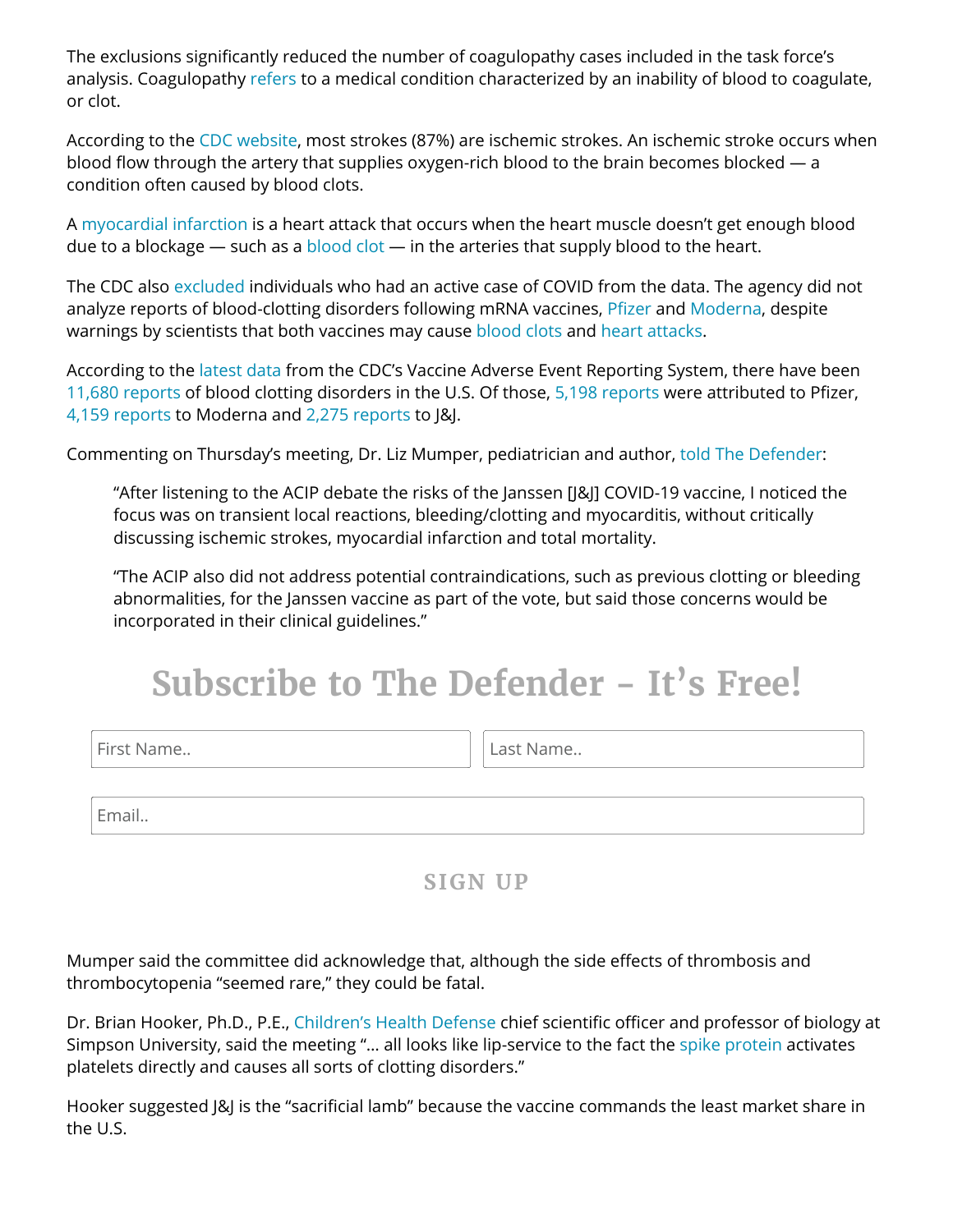Similar to Mumper, Hooker also noticed the CDC was missing other clotting disorders in its analysis, including "myocardial infarction, strokes, pulmonary embolisms and deep vein thrombosis."

#### **ACIP stopped short of recommending J&J be pulled from market**

Despite concerns over the rare blood-clotting disorder, ACIP members did not [recommend](https://www.cdc.gov/vaccines/acip/meetings/index.html) removing J&J from the market citing concerns that such a decision would leave some adults without protection.

The [&] vaccine, marketed under the Janssen name, is often the only vaccine [available](https://www.cnn.com/2021/12/16/health/johnson-vaccine-acip-recommendation-mrna-preferred/index.html) for prison populations, the homeless and other high-risk groups, CDC officials said.

The J&J shot is also recommended for younger men who may not be able to have an mRNA vaccine due to the risk of [myocarditis,](https://childrenshealthdefense.org/defender/emily-jo-14-year-old-son-aiden-myocarditis-pfizer-vaccine/) the CDC's Sara Oliver explained, and removing the vaccine would cause problems.

Some panel members said the vaccine should remain available to anyone appropriately informed of the risks.

"Legitimately, there are some people who might opt for the [J&J] vaccine even after being appropriately informed" about risks of TTS, "and I don't think that it's right for us to make that option unavailable to them," [said Beth](http://dev.globalhealth.washington.edu/faculty/beth-bell) Bell, clinical professor of global health at Washington University.

Oliver Brooks, chief medical officer of Watts Healthcare Corporation in Los Angeles, [expressed concern](https://www.medpagetoday.com/infectiousdisease/covid19vaccine/96244?xid=NL_breakingnewsalert_2021-12-16&eun=g1346736d0r&utm_source=Sailthru&utm_medium=email&utm_campaign=JJacipAlert_121621&utm_term=NL_Daily_Breaking_News_Active) J&J's vaccine could have worldwide implications if the U.S. stops recommending the vaccine entirely.

One ACIP member however adamantly opposed the continued use of the J&J shot.

"I cannot recommend a vaccine that's [associated with](https://people.ohioinnovationexchange.org/9206-pablo-sanchez) a condition that may lead to death," said Pablo Sánchez, principal investigator in the Center for Perinatal Research at The Research Institute and a professor of pediatrics at Ohio State University College of Medicine.

"I'm not recommending it to any of my patients' parents. I tell them to stay away from it," Sánchez added.

The CDC's [recommendation](https://www.cnn.com/2021/12/16/health/johnson-vaccine-acip-recommendation-mrna-preferred/index.html) follows similar recommendations from other countries, including Canada and the UK, the panel said. Given the current state of the pandemic, the ACIP reaffirmed receiving any vaccine is better than being unvaccinated.

Individuals who are unable or unwilling to receive an mRNA vaccine will continue to have access to Johnson & Johnson's COVID-19 vaccine.

Dr. Penny Heaton, global therapeutic head for vaccines at Janssen, told the panel the company has several studies underway to understand risk factors for TTS.

"Even in the U.S., given its durable protection, it may be the preferred choice for people who can't or won't return for multiple vaccinations," Heaton argued.

"While TTS continues to be a rare event, unfortunately, cases of COVID-19 are not," she said, noting the virus carries a much higher risk of blood clots than vaccination does.

## **Urgent: 3 Ways to Help Stop Biden's Vaccine [Mandates](https://childrenshealthdefense.org/defender/help-stop-biden-vaccine-mandates/)**

#### **FDA updated EUA fact sheet for J&J due to blood clotting disorder**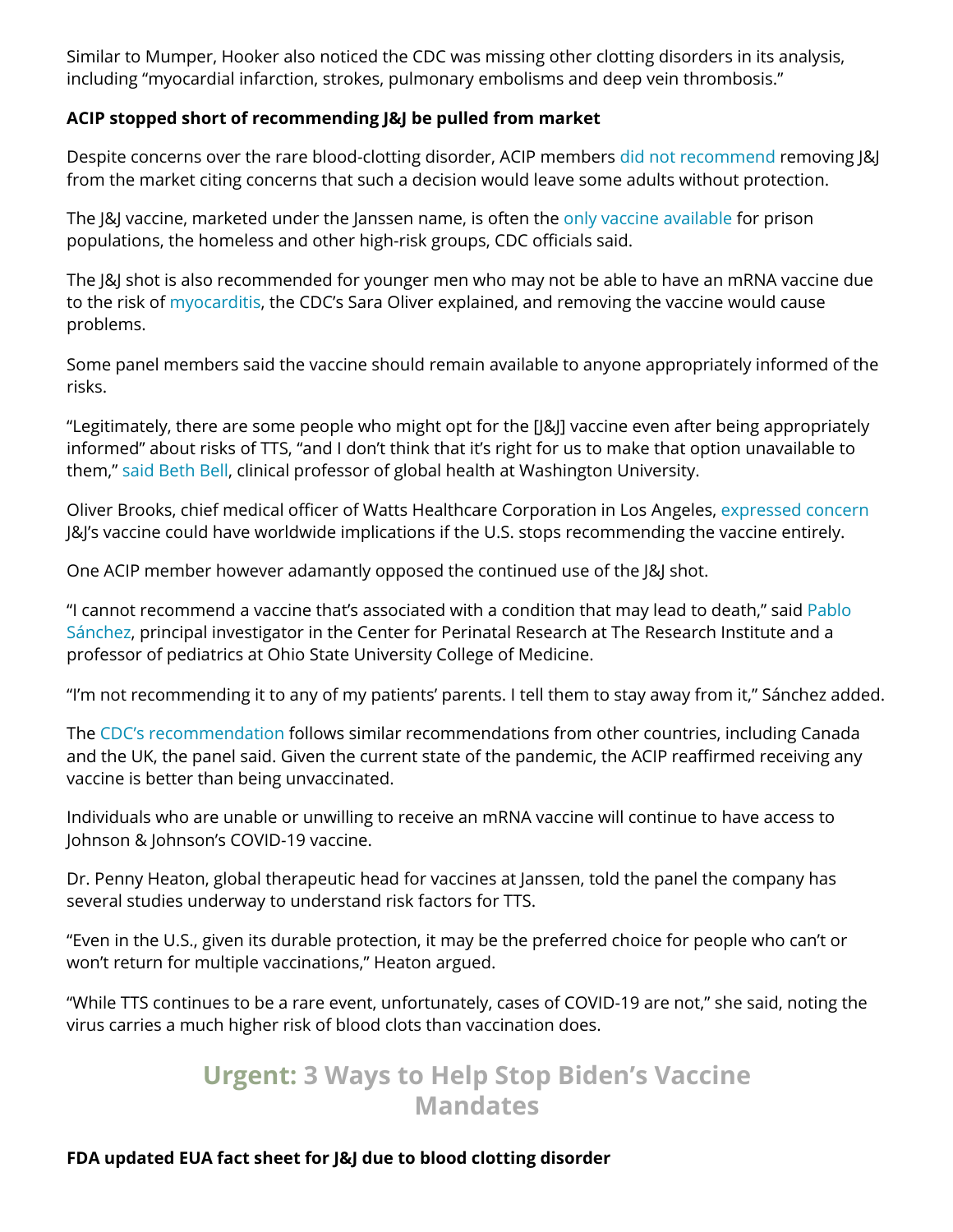The FDA on Dec. 14, [updated its](https://www.fda.gov/emergency-preparedness-and-response/coronavirus-disease-2019-covid-19/janssen-covid-19-vaccine) fact sheets for Emergency Use [Authorization](https://www.fda.gov/emergency-preparedness-and-response/mcm-legal-regulatory-and-policy-framework/emergency-use-authorization) (EUA) of the J&J vaccine, adding a contraindication to the shot for adults with a history of TTS following J&J or any other adenovirus-vectored vaccine.

The agency did not add a contraindication for people with pre-existing conditions, including coagulation disorders, or for those who may have experienced blood clots after receiving an mRNA vaccine.

The FDA [said](https://www.fda.gov/emergency-preparedness-and-response/coronavirus-disease-2019-covid-19/janssen-covid-19-vaccine) TTS was reported in men and women, in a wide range of ages, with the highest rate in women aged 30 to 49.

The agency noted approximately 15% of TTS cases were fatal.

Earlier this year, federal health authorities [temporarily](https://childrenshealthdefense.org/defender/u-s-pauses-johnson-johnson-covid-vaccine/) paused use of J&J's vaccine while they investigated the vaccine's possible link to potentially dangerous blood clots, but less than two weeks later [voted to](https://childrenshealthdefense.org/defender/cdc-panel-resume-use-of-jj-covid-vaccine-no-restrictions/) resume use of the vaccine with an extra warning about the risk of rare blood clotting disorders for women ages 30 to 49.

The ACIP said the link between blood clots and J&J's COVID vaccine was "plausible," but concluded the vaccine's benefits still outweigh the risks and recommended the vaccine for persons 18 years of age and older in the U.S. under the FDA's EUA.

# **Subscribe to The Defender - It's Free!**

| First Name |
|------------|
|            |

Last Name..

Email..

## **SIGN UP**

## **SUGGEST A [CORRECTION](https://childrenshealthdefense.org/suggest-a-correction/)**



#### **Megan [Redshaw](https://childrenshealthdefense.org/authors/megan-redshaw/)**

Megan Redshaw is a freelance reporter for The Defender. She has a background in political science, a law degree and extensive training in natural health.

[Sign](https://childrenshealthdefense.org/about-us/sign-up/) up for free news and updates from Robert F. Kennedy, Jr. and the Children's Health Defense. CHD is planning many strategies, including legal, in an effort to defend the health of our children and obtain justice for those already injured. Your [support](https://childrenshealthdefense.org/about-us/donate/) is essential to CHD's successful mission.

<span id="page-4-0"></span>[Republishing](https://childrenshealthdefense.org/uncategorized/re-publishing-guidelines/) Guidelines

**Get FREE News & Updates!**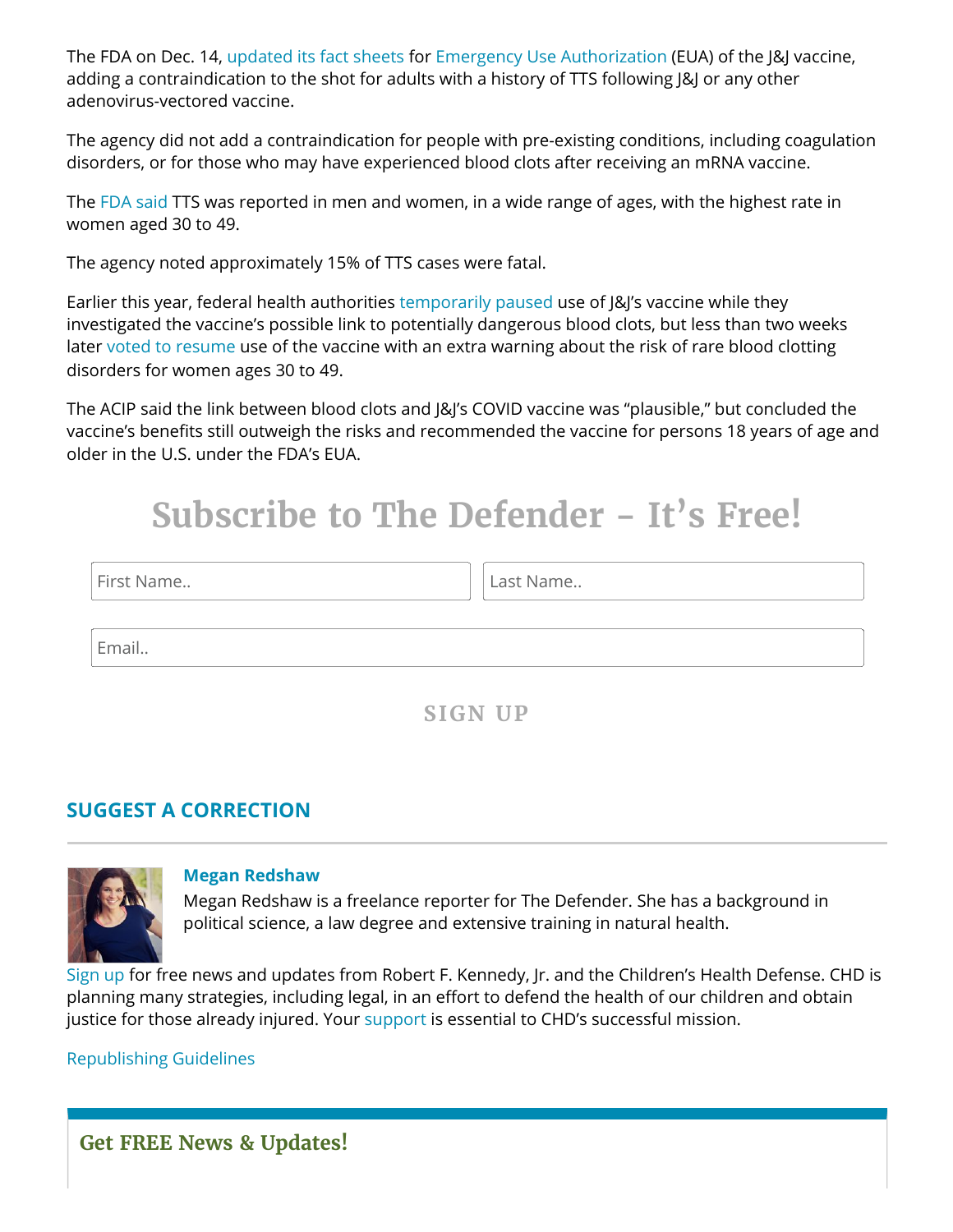| First Name | Last Name      |
|------------|----------------|
| Email      |                |
|            | <b>SIGN UP</b> |
|            |                |

You make the [difference.](https://childrenshealthdefense.org/about-us/donate) **[Donate](https://childrenshealthdefense.org/about-us/donate) Now**



**[Latest](https://childrenshealthdefense.org/defender-news) News** errorism use of viol threats to political

**Pfizer, J&J Among Pharma [Companies Accused](https://childrenshealthdefense.org/defender/pfizer-johnson-pharma-funding-terrorism-iraq/) of Funding Terrorism in Iraq**



**New GMO Tomato May Not Even Be Safe, Much Less 'Healthy, ' [Scientists Say](https://childrenshealthdefense.org/defender/sanatech-gmo-tomato-not-safe/)**



**Supreme Court Judges Spar Over Vaccine Mandates, Twitter [Erupts Over](https://childrenshealthdefense.org/defender/supreme-court-vaccine-mandates-false-claims/) False Claims**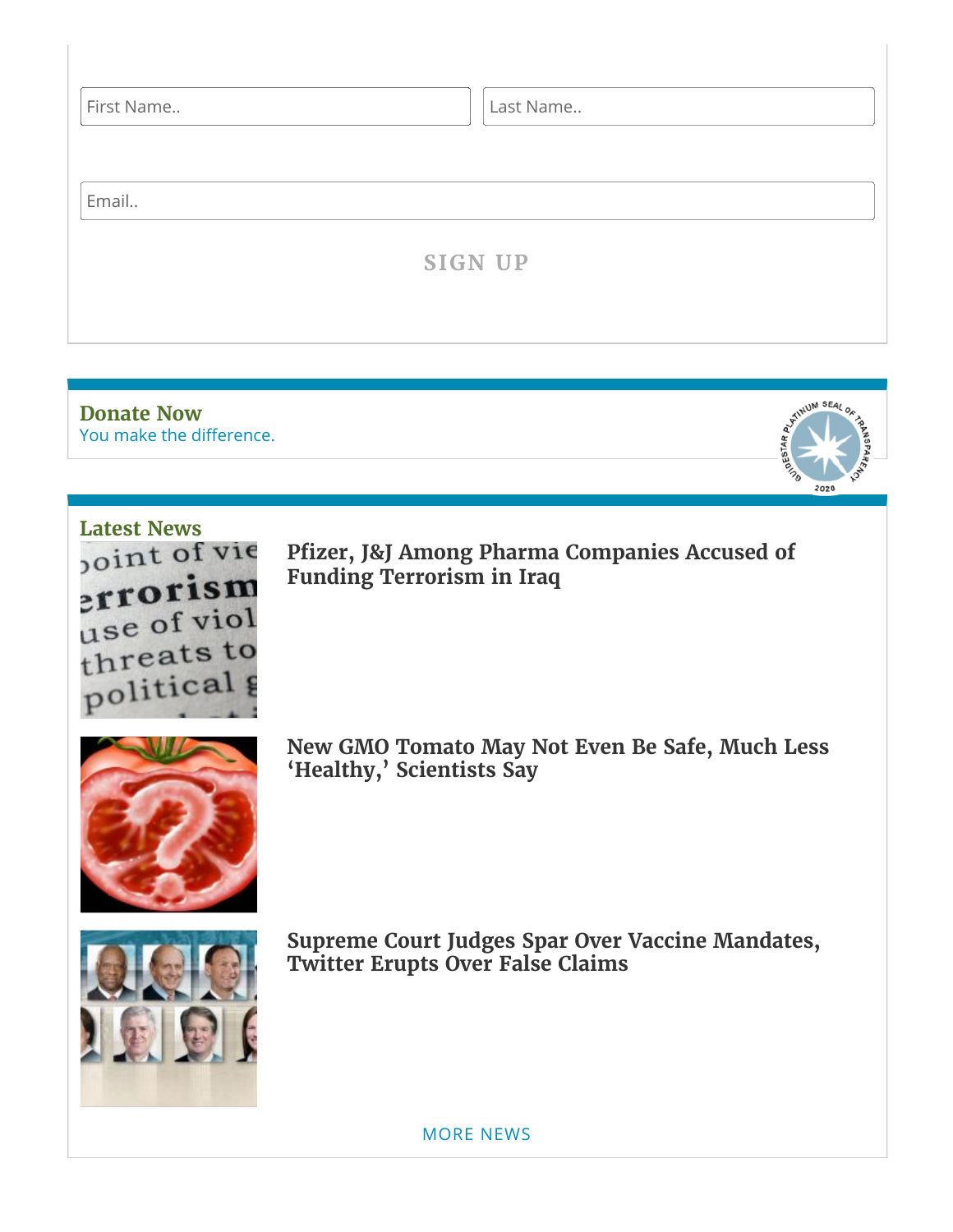## **[Latest](https://childrenshealthdefense.org/defender-views) Views**



**Will Acceptance of COVID Vaccine Lead to ['Genetically](https://childrenshealthdefense.org/defender/russell-brand-covid-vaccine-genetically-modified-food-colony/) Modified Food Colony'?**



**Open Letter to Cornell [President:](https://childrenshealthdefense.org/defender/open-letter-cornell-president-end-booster-mandate/) Do the Right Thing, End Booster Mandate**



**5 [Theories on](https://childrenshealthdefense.org/defender/theories-origin-omicron-variant-end-pandemic/) the Origin of Omicron, the Variant That Might End the Pandemic**

MORE [VIEWS](https://childrenshealthdefense.org/defender-views)

#### **Latest [Community](https://childrenshealthdefense.org/community)**



**[Community](https://live.childrenshealthdefense.org/community/community-calendar) Calendar: Upcoming Shows, Live Events and More!**



**A Tribute to the Life of Gayle [DeLong](https://childrenshealthdefense.org/defender/tribute-gayle-delong/)**